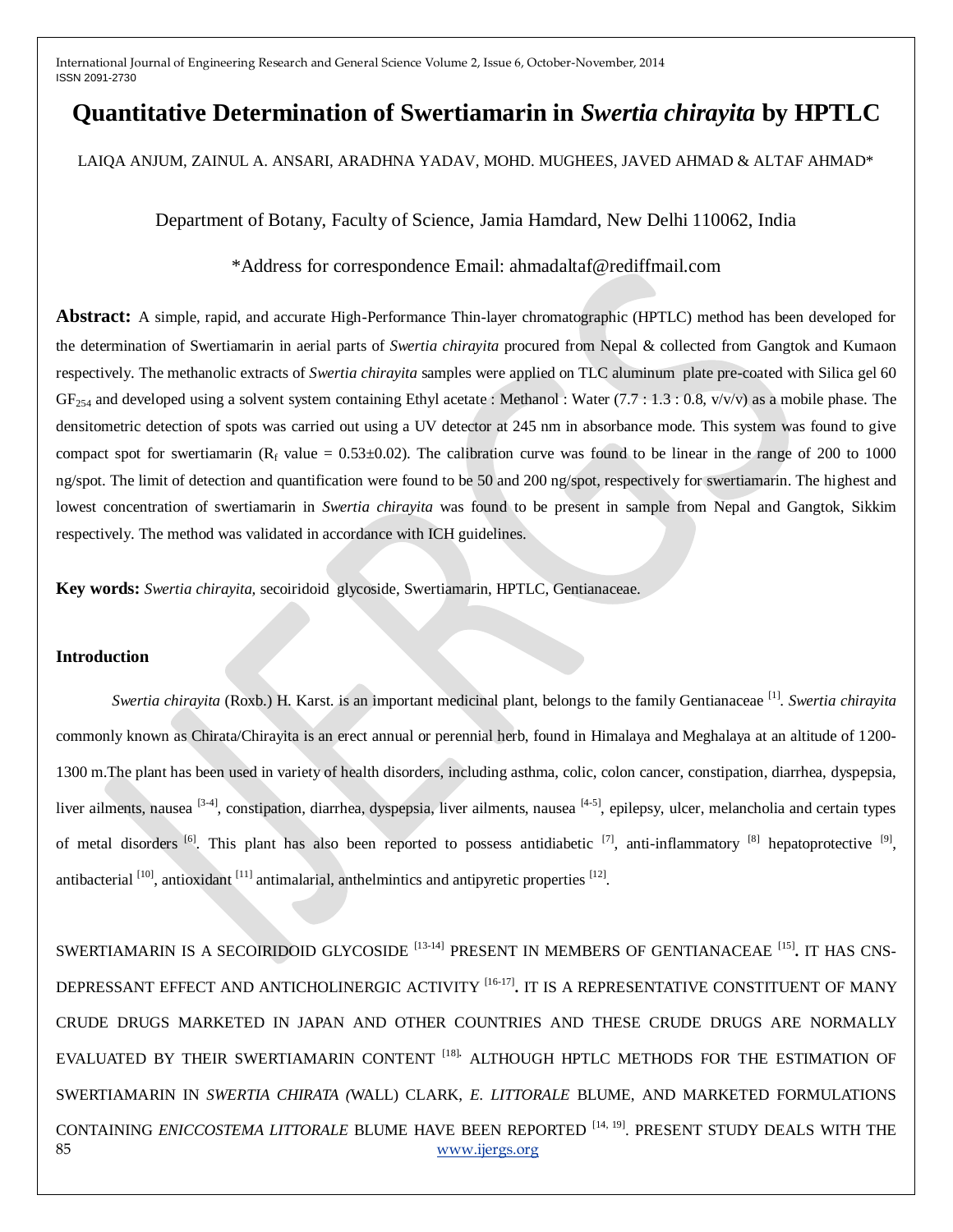QUANTITATIVE DETERMINATION OF SWERTIAMARIN IN *SWERTIA CHIRAYITA* (ROXB. EX FLEMING) H. KARST COLLECTED FROM THREE DIFFERENT PLACES.

#### **MATERIALS & METHODS:**

Plants of *Swertia chirayita* were collected from three different regions of Himalayas they were procured from Nepal, Gangtok, Sikkim and Kumaon, Uttarakhand respectively. These plant samples were identified by Prof. Javed Ahmad, Department of Botany, Jamia Hamdard. The plant material was cleaned and dried in the shade for a week at room temperature it was then powdered to 40 mesh and stored at 25 ºC.

Standard compound swertiamarin (99%) was purchased from Chromadex (Life Technologies, India). All the solvents and reagents used in the experiments were of analytical grade**.** 

#### **Preparation of Mobile Phase & Standard Solutions**

Mobile phase was prepared by mixing Ethyl acetate: Methanol: Water in the ratio of 7.7:1.3:0.8 respectively. A stock solution of swertiamarin (1 mg/mL) was prepared by dissolving 2.0 mg of the standard swertiamarin accurately weighed in 2 mL methanol in a volumetric flask. Standard solution of 200 µg /mL was prepared from the stock solution by transferring 200 µL of stock solution, and diluting to volume with methanol (800  $\mu$ L). Appropriate quantities of this standard solution were spotted to obtain swertiamarin in the range of 200-1000 ng/spot.

## **Preparation of Sample Solutions**

Powdered samples of *S. chirayita* aerial parts (1g, accurately weighed) were extracted with methanol (2×25mL) for 24h at room temperature. The combined extracts were filtered through Whatman Filter paper No. 42. Extracts obtained were concentrated on rotary evaporator (R-200/205/V (Buchi) in vacuum to 10 mL.

#### **Instrumentation and chromatographic conditions**

HPTLC was performed on 20×10 mm aluminium backed plate coated with 0.2 mm layers of silica gel 60 F<sub>254</sub> (E-Merck, Germany). Standard solutions of swertiamarin and the samples were applied to the plates as 5 mm wide band, 10 mm apart and 10 mm from the bottom and sides using a CAMAG Linomat V sample applicator fitted with a CAMAG Microlitre syringe (CAMAG, Germany). Linear ascending development of the plates to a distance of 80 mm was performed with Ethyl acetate: Methanol: Water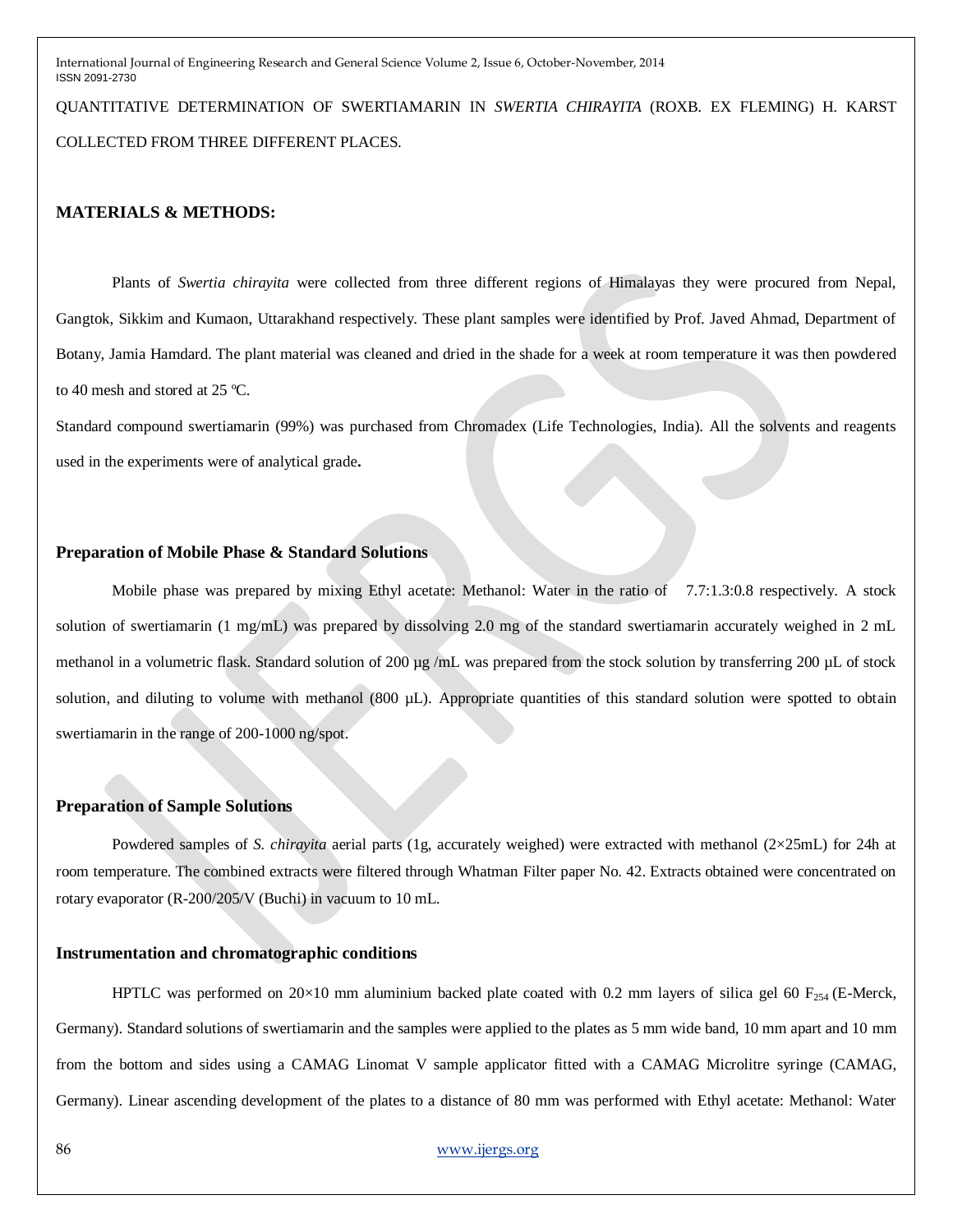$(7.7:1.3:0.8)$  v/v/v, as mobile phase in a  $20\times20$  twin-trough glass chamber previously saturated with mobile phase vapor for 15 min at  $25 \pm 2$ °C. The plate was dried completely and was scanned at 245nm using a CAMAG TLC scanner in absorbance mode, using the deutiriium lamp. The slit dimensions were 4 mm $\times$ 0.1 mm and the scanning speed was 20 mm s<sup>-1</sup>. Visualization of the spots was performed by spraying the plates with anisaldehyde reagent (anisaldehyde-glacial AcOH-MeOH-H<sub>2</sub>SO<sub>4</sub> (0.5:10:85:5, v/v/v/v). After spraying the plates with the reagent, under 366-nm UV light this standard emits green light. A calibration curve in this study was plotted between the amount of analyte (swertiamarin) versus average response (peak area and regression equation was obtained  $Y=$ 8.349X+507.3 over the concentration range of 200-1000 ng/spot with respect to the peak area with a regression coefficient of 0.9961.

## **Method Validation**

The developed method is validated as per the International Conference on Harmonization (ICH) guidelines  $Q_2(R_1)$ <sup>[20].</sup> By determining linearity, precision, accuracy, limits of detection (LOD), limits of quantification (LOQ) and recovery. Linearity of the method was evaluated by constructing calibration curves at nine concentration levels. Calibration curves were plotted over a concentration range of 200-1000 ng/spot. Aliquots of standard working solution of swertiamarin were applied onto the plate.

The calibration curves were developed by plotting peak area versus concentrations. The intraday and inter-day precisions of the proposed method was determined by estimating the corresponding responses 3 times on the same day and on 3 different days over a period of one week for chosen concentration of standard solution of swertiamarin for the proposed method. The results were reported in terms of relative standard deviation (% RSD). The accuracy of the method was determined by calculating recovery of swertiamarin by the standard addition method. Known amounts of standard solution of swertiamarin (50, 100 and 150 ng) were added to prequantified sample solution. Accuracy was expressed as percent recovery. The limit of detection (LOD) and Limit of quantification (LOQ) were calculated using the following equations as per International Conference on Harmonization (ICH) guidelines [20].

LOD=  $3.3 \times \sigma/S$ 

LOQ=  $10 \times \sigma/S$ 

Where σ= Standard deviation of the response; S=Slope of calibration curve

The specificity of the method was ascertained by analyzing standard compound and sample. The spot for swertiamarin in the sample was confirmed by comparing  $R_f$  and spectra of spot with that of standard. The peak purity of the swertiamarin was assessed by comparing the spectra at three different levels i.e. peak start, peak apex and peak end positions of the spot.

Standard solution of 1, 1.5, 2, 2.5, 3, 3.5, 4, 4.5, 5  $\mu$ L was applied to TLC plate in six replicates (n=6) to obtain final concentration range of 200-1000 ng/spot. The data of peak versus standard concentration was treated by linear–square regression samples chosen for the study were 200, 400 and 800 ng/spot.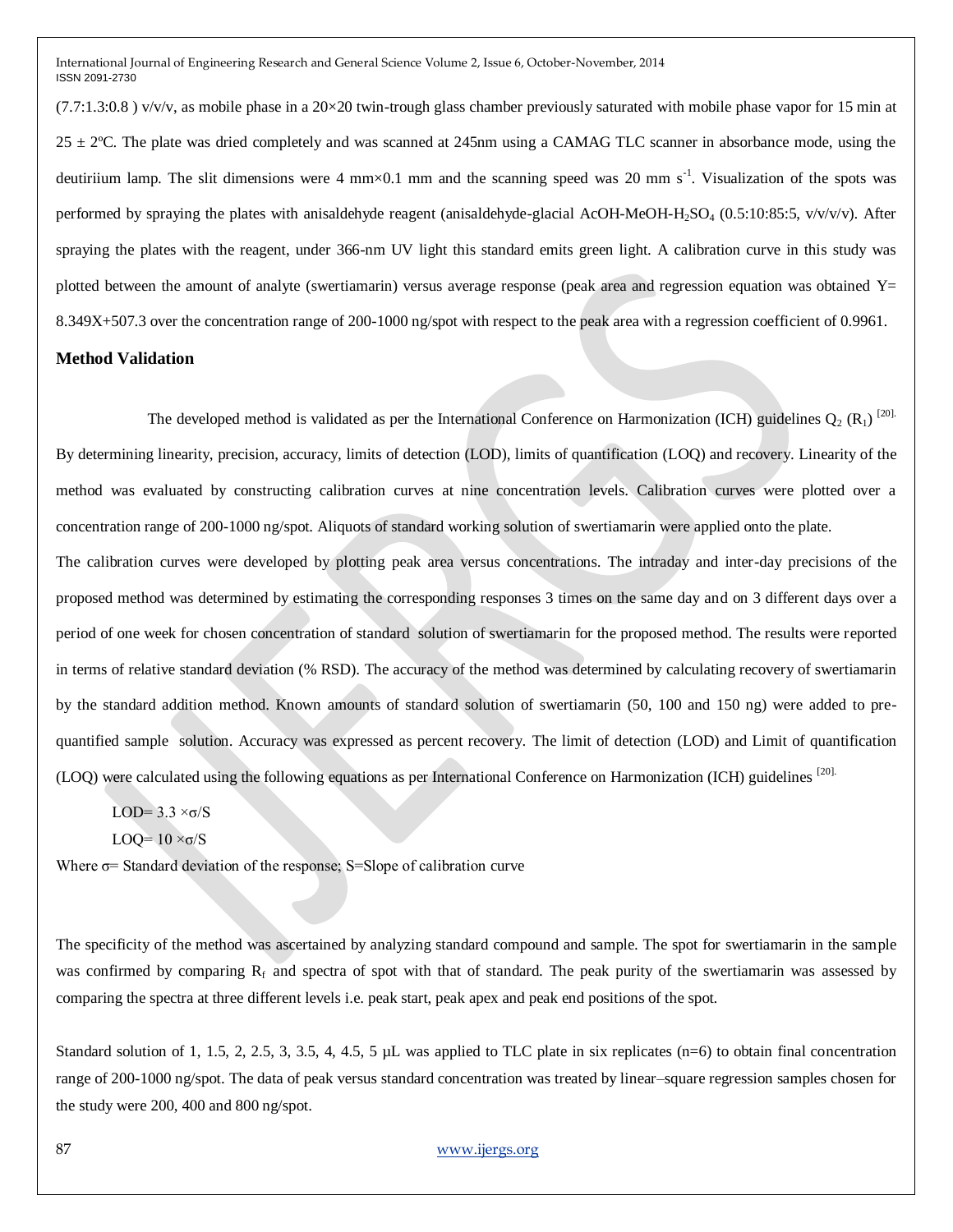## **RESULTS AND DISCUSSION**

Initial trial experiments were conducted to select mobile phase for accurate analysis of the standards. Of the various mobile phases tried, mobile phase consisting of Ethyl acetate: Methanol: Water (7.7:1.3:0.8) v/v/v gave a sharp and well defined peak of swertiamarin at R<sub>f</sub> value of 0.53 in standard (Figure 1) and samples respectively(Figure 2). Well defined spots were obtained when the chamber was saturated with the mobile phase for 15 min at room temperature. For determination of linearity curves of area vs concentration, different amounts of stock solution of swertiamarin was applied for HPTLC plate analyses.



**Figure 1**: **TLC densitogram showing swertiamarin standard** 



**Figure 2: TLC densitogram resolution of swertiamarin in a sample**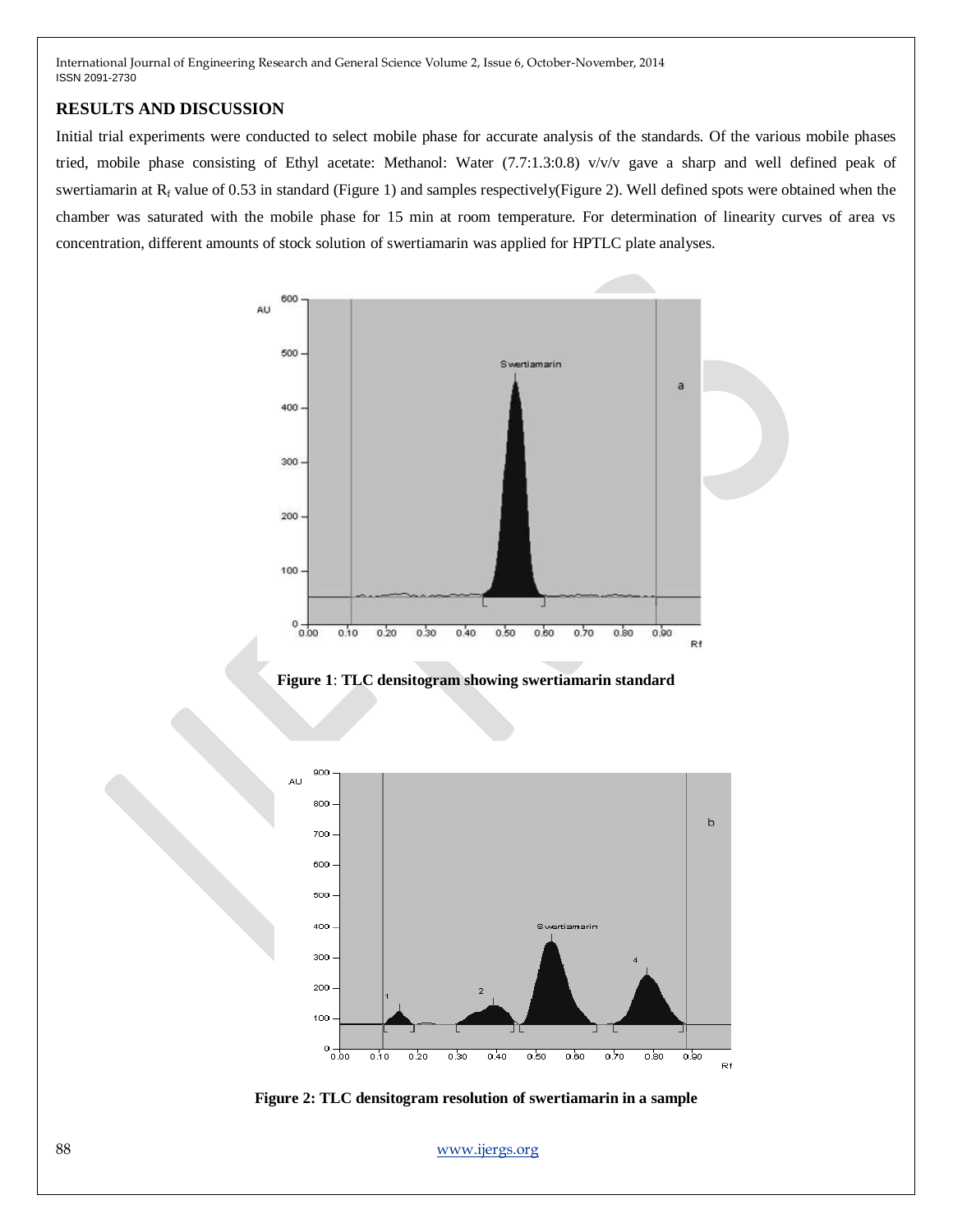This method was validated for linearity, precision, specificity and accuracy. Calibration was linear in the concentration range of 200- 1000 ng. The linear regression equation was found to be  $Y = 8.349X+507$  for swertiamarin, while the correlation coefficient ( $r^2$ ) was 0.9961 with high reproducibility and accuracy (Table 1). The proposed method, when used for estimation of swertiamarin after spiking with 50, 100 and 150% of additional standard afforded recovery ranging from 98.12-100.2% for swertiamarin was obtained as listed in (Table 2). The RSD of recovery of swertiamarin of was ranged from 0.13-0.39 (Table 2). The intra and inter day precision, as coefficient of variation (CV%) and accuracy of the assay determined at swertiamarin concentration of 200, 400 and 800 ng/spot has been summarized in (Table 3). The intra day precision (n=3) was  $\leq$  1.35 The inter day precision over three different days was  $\leq$  2.19 The intra-day and inter day accuracy were in the range of 99.37-100.48 and 98.72-99.51 respectively.

The repeatability of the method was studied by assaying six samples of swertiamarin at same concentration under the same experimental conditions the values were within the acceptable range and so we concluded that the method was accurate, reliable and reproducible.

The robustness of the method was established by introducing small changes in mobile phase composition and chromatograms were run. The plates were prewashed by methanol and activated at  $50\pm5\degree$ C for 2,5,7 in prior to chromatography.

Limit of detection and limit of quantification were calculated by method as described in validation section and was found to be 50 ng and 200 ng/spot respectively, which indicates the ample sensitivity of the method.

The specificity of the proposed method was determined by comparing the sample and standard peak for its  $R_f$  and UV spectra. The peak purity of swertiamarin was assessed by comparing the spectra at three different levels i.e. Peak start, peak apex and peak end position.

A good resolved single spot of swertiamarin was observed at Rf value 0.53±0.02 in the chromatogram of the samples. the swertiamarin content in different samples of *Swertia chirayita* was observed and calculated (Table 4)

This HPTLC method has been developed for the determination of swertiamarin in *S. chirayita* collected from from different locations of Himalaya. The proposed method is simple, precise, specific accurate, less time consuming and cost effective. This method has been developed with high precision and economic considerations. Statistical analysis showed that the method is suitable for the analysis of swertiamarin. This method can be used for authentication of this plant and is also suitable for quality control and standardization of drugs derived from *S. chirayita.* It was found that plant sample collected from Dora, Himachal Pradesh contained highest amount of swertiamarin, so this region could be considered as a suitable region for the cultivation of *S. chirayita.*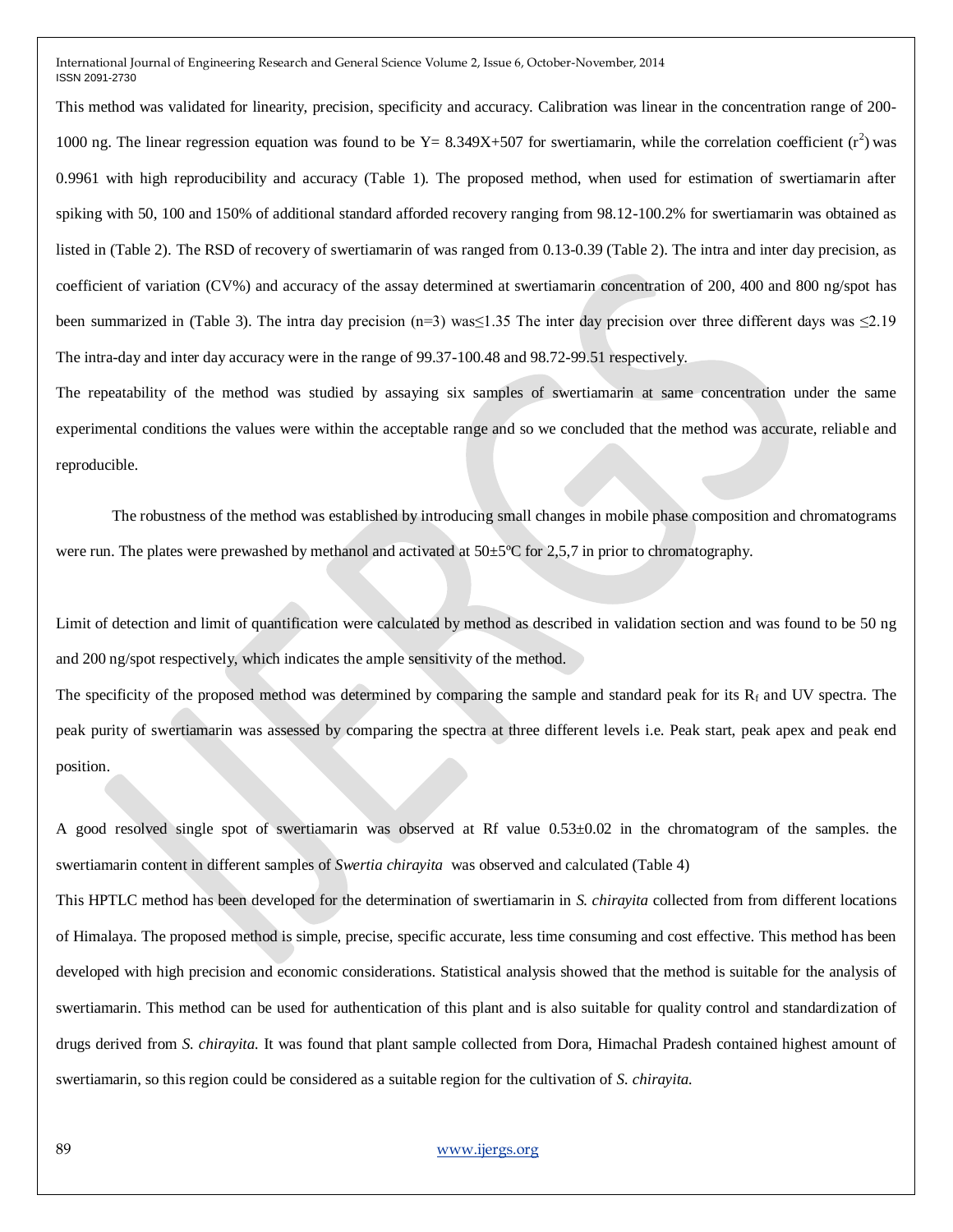| <b>Parameters</b>               | <b>Observation for swertiamarin</b> |  |
|---------------------------------|-------------------------------------|--|
| Linearity range (ng/spot)       | 200-1000                            |  |
| Correlation coefficient $(r^2)$ | 0.9961                              |  |
| Regression equation             | $Y = 8.349X + 507.3$                |  |
| Slope $\pm SD$                  | $8.349 \pm 0.156$                   |  |
| Intercept $\pm SD$              | $507.3 \pm 0.968$                   |  |
| $LOD$ ng/spot                   | 50                                  |  |
| $LOQ$ ng/spot                   | <b>200</b>                          |  |
|                                 |                                     |  |

## **Table 1: Linear Regression Data for Calibration Plot**

|                                        |                                    | <b>Table 2: Recovery Studies of Swertiamarin</b> |       |  |  |
|----------------------------------------|------------------------------------|--------------------------------------------------|-------|--|--|
|                                        |                                    |                                                  |       |  |  |
| <b>Excess drug</b><br>added to analyte | <b>Theoretical</b><br>content (ng) | % Recovery                                       | % RSD |  |  |
|                                        |                                    |                                                  |       |  |  |
| 0                                      | 100                                | 99.53                                            | 0.39  |  |  |
| 100                                    | 150                                | 98.12                                            | 0.13  |  |  |
| 150                                    | 200                                | 100.2                                            | 0.21  |  |  |
| 200                                    | 250                                | 99.59                                            | 0.31  |  |  |

## **Table 3: Precision Study of Swertiamarin**

| <b>Amount Applied</b><br>ng/spot | <b>Intraday Precision</b><br>$%$ RSD, n=3 | <b>Interday Precision</b><br>$%$ RSD, n=3 |
|----------------------------------|-------------------------------------------|-------------------------------------------|
| <b>200</b>                       | 0.52                                      | 0.73                                      |
| 400                              | 0.32                                      | 0.45                                      |
| 600                              | 0.55                                      | 0.25                                      |

## **Table 4: Swertiamarin Content in Sample Extract (%w/w of sample) from different Locations**

| Compound     | <b>Place of</b><br>collection | $\%$ w/w of sample<br>$mean \pm SD$ |
|--------------|-------------------------------|-------------------------------------|
| Swertiamarin | Nepal                         | $1.42 \pm 0.006$                    |
| Swertiamarin | Kumaon,<br>Uttarakhand        | $0.859 \pm 0.027$                   |
| Swertiamarin | Gangtok,<br>Sikkim            | $0.704 \pm 0.009$                   |
|              |                               | www.ijergs.org                      |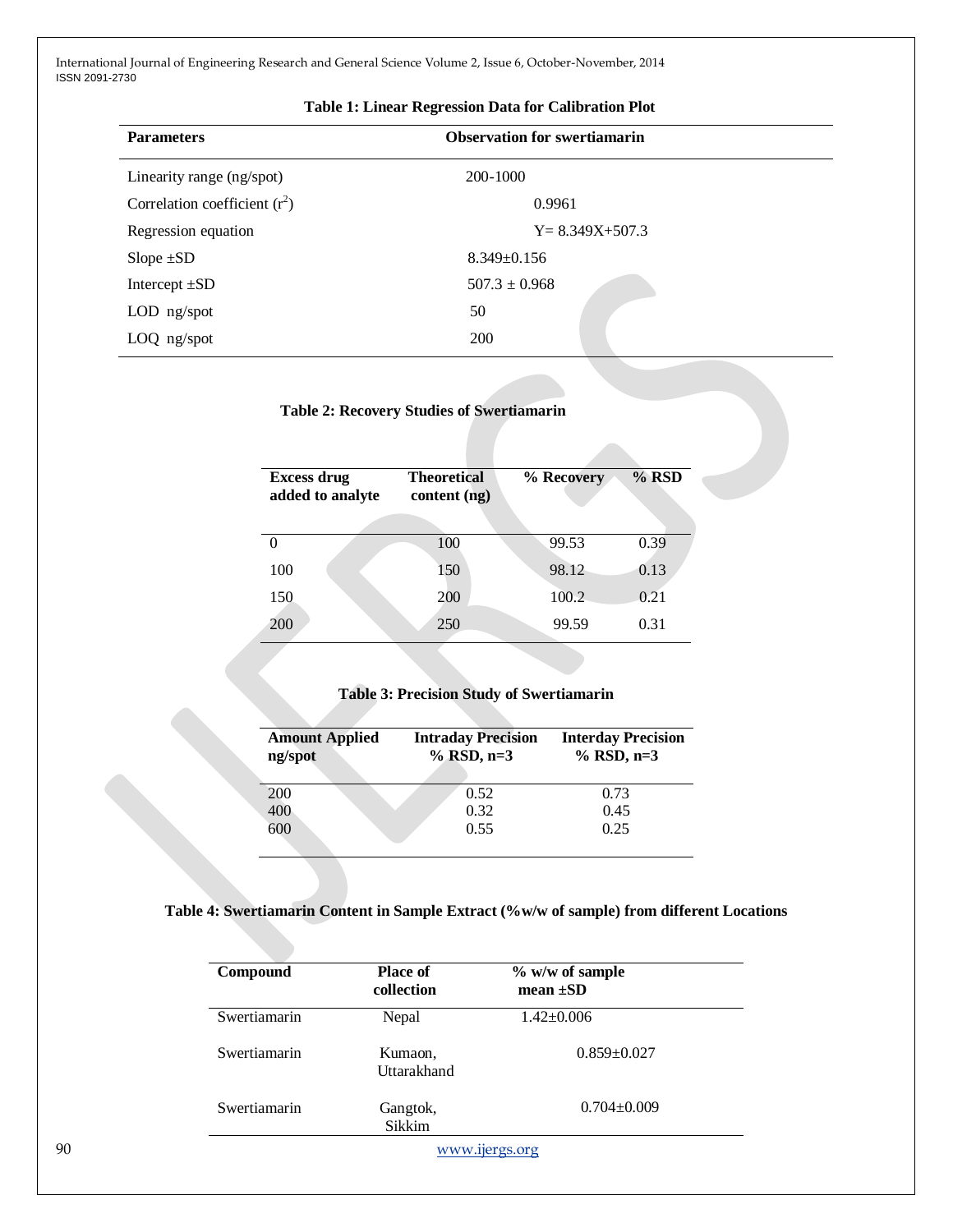## **ACKNOWLEDGMENTS**

Financial support by UGC under Special Assistance Programme (SAP), Government of India, New Delhi is thankfully acknowledged.

Hon'ble Vice Chancellor of Jamia Hamdard is also thankfully acknowledged for his support.

## **REFERENCES:**

- 1. N. Pant D.C. Jain, and R.S. Bhakuni, Indian J. Chem. 39B : 565-586.2000
- 2. Joshi P, Dhawan V, Swertia chirayita- an overview. Curr Sci 89: 635-640. 2005
- 3. Shah, S. P., Aspects of medicinal plant conservation in Nepal. In XVI International Botanical Congress, Abstr. no. 5227, Poster no. 2453, 1999.
- 4. Nadkarni KM, Indian materia medica, 3rd edn. Popular Prakashan, Bombay,1184- 1185. 1976
- 5. Duke, J. A., Bogenschutz-Godwin MJ, duCellier J, Duke PAK, Handbook of medicinal herbs, 2nd edn CRC Press , Boca Raton, 190.2002
- 6. Chatterjee A, Parkrashi SC, The treatise on Indian medicinal plants vol 4 CSIR, New Delhi, 92-94. 1995
- 7. Chandrasekar B, Bajpai MB, Mukherjee SK , Hypoglycemic activity of Swertia chirayita (Roxb ex Flem) Karst. Indian J Exp Biol 28:616-618. 1990
- 8. Chodhary NI, Bandyopadhyay SK, Banerjee SN, Dutta MK, Das PC, Preliminary studies on the anti-inflammatory effects of Swertia chirata in albino rats. Indian J Pharmacol 27:37-39. 1995
- 9. Karan M, vasisht K, Handa SS, Antihepatotoxic activity of Swertia chirata on paracetamol and galactosamine induced hepatotoxicity in rats. Phytother Res 13:95-101. 1999
- 10. Bhargava S, Garg R , Evaluation af antibacterial activity of aqueous extract of Swertia chirata Buch. Ham. root . Int J Green Pharm 1:51-52. 2007
- 11. Khanom F, Kayahara H, Tadasa K , Superoxide-scavenging and prolyl Biotechnol endopeptidaseinhibitory activiteis of Bangladeshi indigenous medicinal plants. Biosci Biochem 64:837-840. 2000
- 12. Bhargava S, Rao PS, Bhargava P, Shukla S, Antipyretic potential of Swertia chirata Buch Ham. root extract. Sci pharm77:617- 623. 2009
- 13. , J. Rai and K.A. Thakur, Curr. Sci **35**(6) 148-149. 1965
- 14. P.D. Desai, A.K. Ganguly, T.R. Govindachari, B.S. Joshi, V.N. Kamat, A.H. Journal Manmade, S.K. nagle, R.H. nayak, A.K. Saksena, S.S. Sathe, and N. Vishwanathan, Indian Chem. 4 , 457-459. 1966
- 15. Vishwakarma SL., Bagul MS, Rajni M and Goyal RK, Journal of Planar chromatography A Sensitive HPTLC method for Estimation of Swertiamarin in Enicostemma littorale Blume, Swertia chirata (Wall) Clarke, and in formulations containing E. littorale 17, 128- 131. 2004
- 16. S.K. Bhattacharya. P.K. Reddy. S. Ghosal, Chm. Ind. (London) 3, 457-459. 1975
- 17. J. Yamahara. M. Kobayashi. H. Matusuaa and S. Akoi, J. Ethnopharmcol*. 33* (1/2), 31-36. 1991